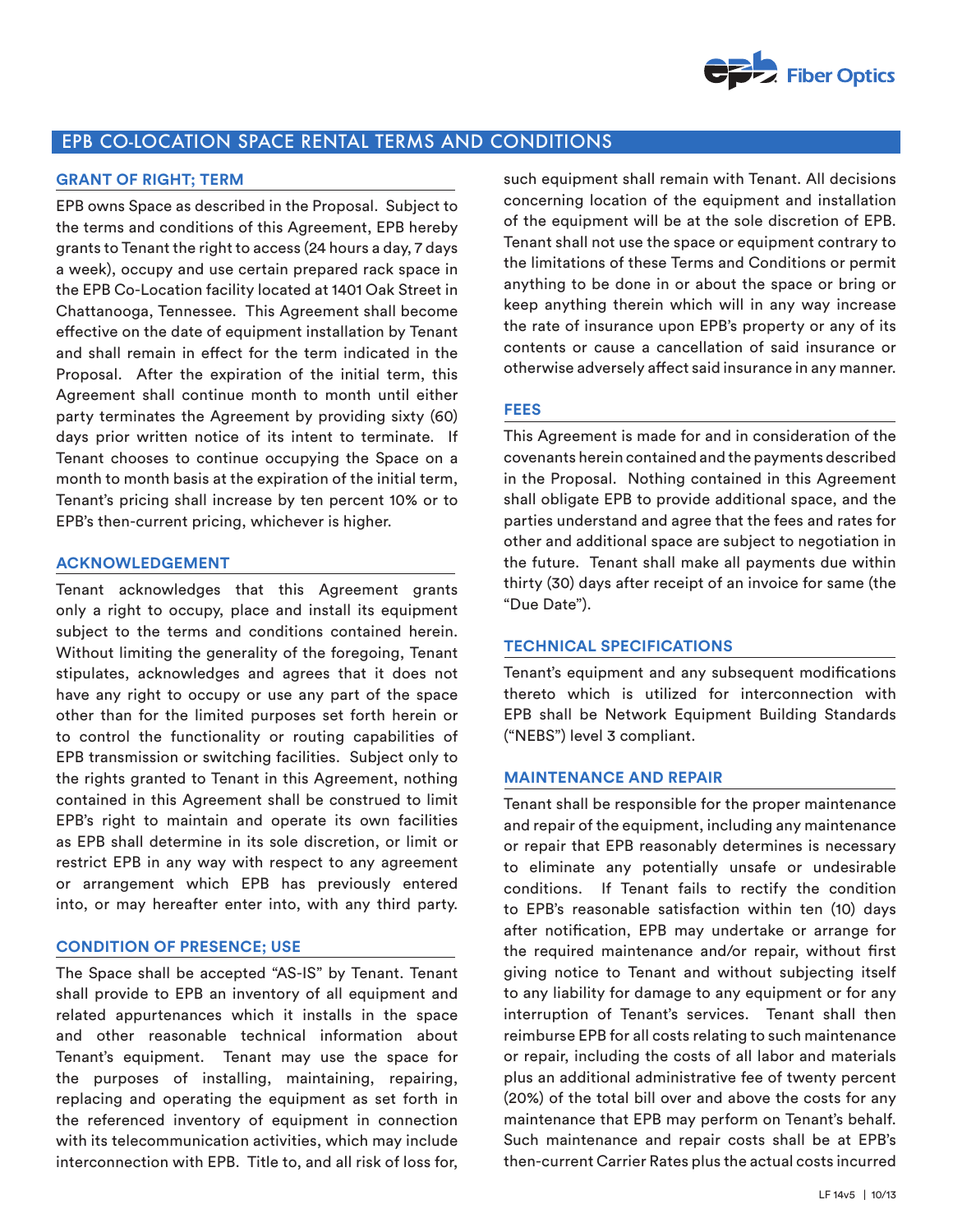by EPB for third party vendors for such maintenance and repairs. EPB may change the rates upon sixty (60) days' notice to Tenant. Upon notification of a change in rates, Tenant may terminate this Agreement upon thirty (30) days' prior notice.

# **INSURANCE**

Tenant shall provide, and shall at all times during the term of this Agreement, carry at its own expense, the following minimum insurance:

i. Statutory workers' compensation insurance and policies of liability insurance covering the risks assumed in performance of work under this Agreement. General liability and vehicle liability insurance with minimum policy limits of \$1,000,000.00 for personal injury to or death of any one person, and \$2,000,000.00 aggregate for any one accident. Such insurance shall include, without limitation, Products/Completed Operations, Broad Form Property Damage Coverage, and Blanket Contractual Liability Coverage to insure the indemnity and hold harmless provisions of this Agreement. The general liability and vehicle liability insurance shall have minimum policy limits of \$1,000,000.00 for property damage. In addition, Tenant shall maintain an umbrella policy with minimum limits of \$3,000,000.00 over and above any other forms of insurance required under this Agreement. All certificates of insurance shall list EPB as an additional insured and shall contain a provision requiring thirty (30) days prior notice to EPB in the event of cancellation or material change in coverage.

ii. Prior to installation of its equipment under this Agreement, and from time to time thereafter, Tenant shall submit to EPB certificates evidencing the minimum insurance coverage required under this Agreement.

iii. In the settlement or compromise by Tenant or its insurer of any claims arising out of Tenant's performance under this Agreement, Tenant shall obtain and provide to EPB properly executed written releases, in a form satisfactory to EPB and Tenant or its insurer, releasing EPB from any and all liability if EPB was not in any way liable for same.

#### **REMOVAL**

At the Expiration Date, Tenant (and any person claiming through Tenant, including any vendor or financier of any equipment, together with Tenant, the "Remover") will have thirty (30) days ("Removal Period") to remove the equipment at the sole cost and expense of Tenant, and provided, further, that Remover shall repair any damage to the space resulting from such removal. Any items of equipment which remain in the space after the Removal Period may, at EPB's option exercised at any time after not less than five (5) days' notice to Tenant, be deemed

to be abandoned, and subject to any third party rights in such equipment in such case either be retained by EPB as its property or may be disposed of, without accountability, in such manner as EPB may see fit at Tenant's expense. Tenant hereby waives any claims to such abandoned equipment and shall indemnify EPB against all reasonable costs and expenses incurred by EPB in storing, removing and disposing of such equipment after expiration of the Removal Period.

#### **SURRENDER**

Tenant shall surrender the space upon the expiration or termination of this Agreement in as good a condition as received, subject to normal wear and tear. In the event of damage or alteration of the space, Tenant shall be responsible for any costs incurred by EPB in order to restore the space to its previous condition.

#### **INTERFERENCE**

Tenant shall not use the Space in any way that will interfere with EPB's use of the site; provided, however, that Tenant's use of the Space and site in accordance with this Agreement shall at no times be construed to be interfering with EPB's use of the site.

#### **ACCESS**

EPB shall provide Tenant with twenty-four (24) hour access, subject to compliance with such reasonable security procedures as EPB may from time to time adopt and communicate in writing to Tenant, to the extent that such access is related to the operation, maintenance or repair of Tenant's equipment. All of Tenant's rights of access under this section shall terminate upon the Expiration Date; provided that Tenant shall continue to have access after such expiration or termination to remove its equipment in accordance with these terms and conditions.

### **POWER**

EPB will provide Tenant with power as described in the Proposal and as required for the equipment; provided, however, that EPB shall incur no liability to Tenant whatsoever should any power become unavailable from any public utility company, public authority or any other person, firm or corporation supplying, distributing or responsible for such utility or service.

### **INSTALLATION AND INSPECTION**

EPB may (a) provide a representative to observe and inspect Tenant's installation of the equipment, and (b) make periodic inspections of any equipment upon reasonable advance notice of such inspections; and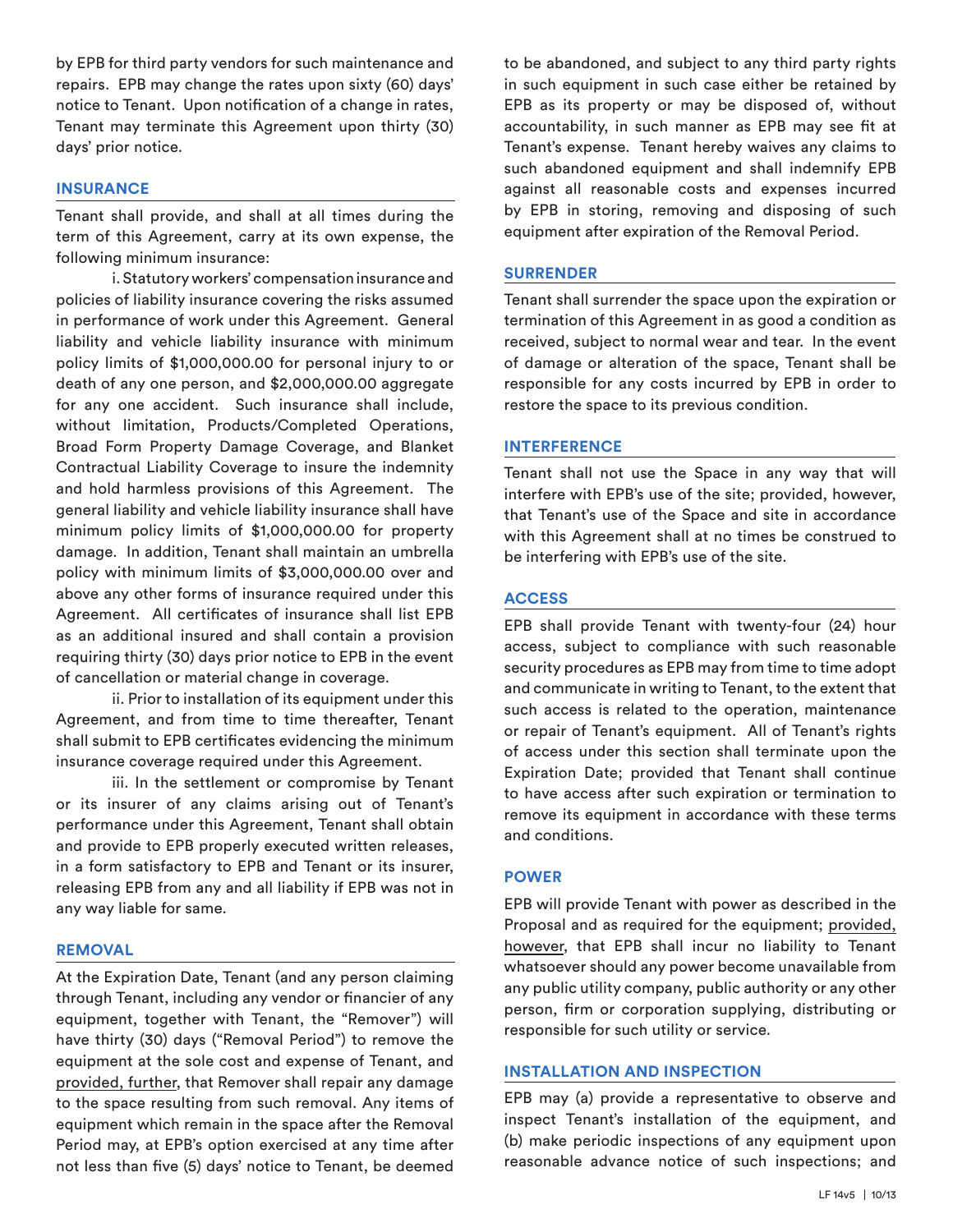Tenant shall have the right to be represented during such inspections; provided, however, if in the sole judgment of EPB, safety considerations require an inspection without the delay of providing notice, EPB may make such inspection immediately but shall provide notice of such inspection to Tenant. The making of periodic inspections or the failure to do so shall not operate to impose upon EPB any liability of any kind whatsoever, or relieve Tenant of any responsibility, obligation or liability assumed under this Agreement.

#### **INTERRUPTIONS**

EPB will use reasonable efforts to ensure that the space will be free of interruptions of services provided by other third parties, provided, however, that EPB does not warrant that the use of the space will be free from such interruptions.

# **LIMITATION OF LIABILITY**

If Customer has purchased an SLA, the remedies provided in the SLA shall be Customer's sole and exclusive remedy under this Agreement. Otherwise, in the event of an outage that lasts more than eight (8) hours, Tenant shall be entitled to a pro-rated credit of its monthly service fee provided for in this Agreement which pro-rated credit represents the sole liability of EPB for any interruption or failure of service. The credit shall be a pro-rata share of Tenant's monthly charge, not to exceed Tenant's total monthly charge. Any claim for such a credit must be made within thirty (30) days following such outage or malfunction. The foregoing shall represent the sole liability of EPB for damages resulting from or arising in connection with this Agreement. In no event shall EPB be liable to any user of Tenant's service for loss of profits or for special, indirect, incidental, exemplary, consequential or punitive damages arising from the relationship or the conduct of business under this Agreement, even if EPB has been advised of the possibility of any such damages. Without limiting the foregoing, EPB shall have no liability for any claims, losses, actions, damages, suits or proceedings resulting from other's accessing Tenant's computers and equipment, security breaches, viruses, eavesdropping, interception of traffic sent or received using the services or any use of the equipment or services of EPB that infringes upon any patent, trademark, trade secret, confidentiality, privacy or intellectual property or contractual or other rights of one or more third parties.

# **INDEMNIFICATION**

Tenant shall indemnify, defend and hold EPB harmless from and against any claims, actions or causes of action losses, damages, liabilities (including injury or damage to any person or property, or death), costs and expenses arising out of any negligent act or omission, in whole or in part, by Tenant or any of its directors, officers, agents, servants, subsidiaries, affiliates, employees, and/or attorneys related to the fulfillment of this Agreement, including payment of EPB's reasonable attorney's fees and costs.

### **TAXES; INDEMNIFICATION AGAINST TAXES**

Tenant shall be fully responsible for the prompt payment of all federal, state or local taxes, however denominated, based on or calculated with respect to the amounts payable by Tenant pursuant to this Agreement (including but not limited to sales/use, rental and gross receipts taxes or surcharges) and all taxes (including but not limited to franchise, income and miscellaneous taxes) which are the liabilities of Tenant under (1) appropriate standard industry practices (including telecommunications, fiber optic and rental industries), (2) applicable law and (3) as otherwise agreed at any time between Tenant and EPB notwithstanding that the incidence thereof may be on EPB; provided, however, the taxes on EPB's franchises, rent, income and property shall be the sole responsibility of EPB. Tenant shall also be responsible for all property taxes assessed against the equipment. EPB and Tenant shall cooperate in taking all reasonable actions necessary to minimize or to qualify for exemptions from any such taxes, duties or liabilities. Tenant shall provide all information to EPB of any exemption of property, sales, use or other tax claimed by Tenant, and shall ensure that its tax-exempt status, if any, remains current. Tenant shall also indemnify and hold EPB harmless against any and all taxes described in this Section I, however denominated, which may be assessed against EPB for Tenant's equipment or EPB's grant to Tenant under this Agreement. This Section I shall survive termination of this Agreement.

# **DEFAULT**

Tenant shall be considered in default of this Agreement if: Tenant fails to make an undisputed payment when due and fails to cure same within ten (10) days' notice from EPB; (B) Tenant violates any provision of this Agreement, or fails to cause any repair or modification to the equipment required by EPB within thirty (30) days' notice; or (C) Tenant undergoes bankruptcy; dissolution; financial failure or insolvency; or receivership.

# **SUCCESSORS AND ASSIGNS**

The rights and obligations of Tenant and EPB under this Agreement shall inure to the benefit of and shall be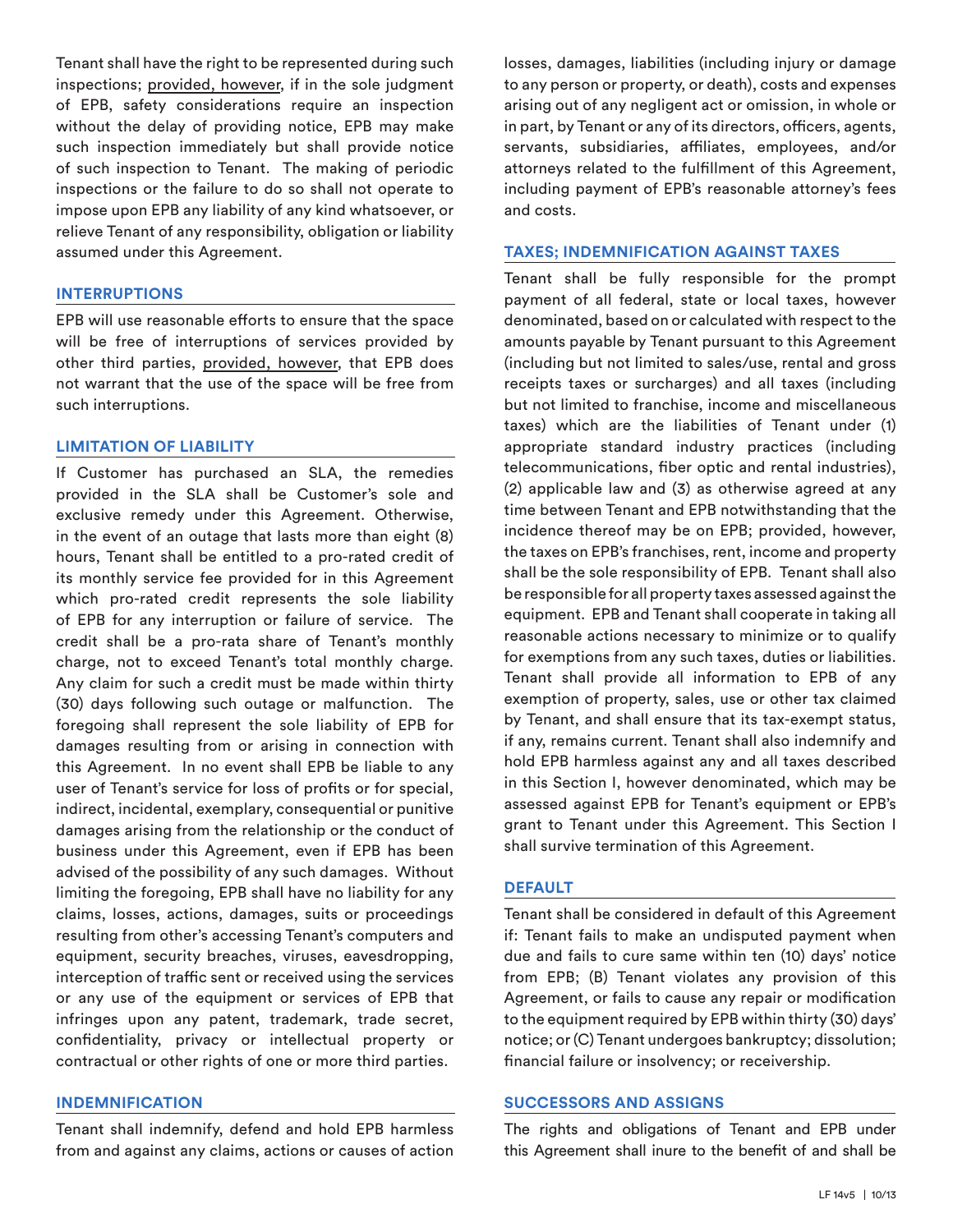binding upon the successors and assigns of Tenant and EPB. Tenant shall not delegate its obligations and responsibilities hereunder without the prior written consent of EPB.

# **GOVERNING LAW**

This Agreement shall be governed by and interpreted and enforced under the laws of the State of Tennessee, without regard to conflicts of law provisions.

### **FORUM CHOICE**

Tenant hereby submits to the personal jurisdiction of the courts of Hamilton County, Tennessee and agrees that they shall be the exclusive venue for resolution of any disputes that may arise out of this Agreement Entire Agreement. This Agreement constitutes the final, complete, and entire written agreement of the parties and supersedes all previous communications, representations, agreements, promises, statements, proposals, and specifications, whether written or oral, by or between the parties, except as expressly referenced and adopted herein. This Agreement may be modified only in writing signed by each of the parties to this Agreement.

### **ENTIRE AGREEMENT**

This Agreement constitutes the final, complete, and entire written agreement of the parties and supersedes all previous communications, representations, agreements, promises, statements, proposals, and specifications, whether written or oral, by or between the parties, except as expressly referenced and adopted herein. This Agreement may be modified only in writing signed by each of the parties to this Agreement.

#### **FORCE MAJEURE**

EPB shall not be liable for any failure of performance under this Agreement due to causes beyond its control, including without limitation, acts of God, fire, flood or other catastrophe, adverse weather conditions, material or facility shortages or unavailability, lack of transportation, imposition of law, regulation, ordinance, restriction, governmental code or rules, national emergencies, insurrections, riots, wars, strikes, lockouts, work stoppages or other labor difficulties.

#### **NOTICE**

Any notices required to be provided hereunder shall be provided in writing. All notices to Tenant shall be delivered or mailed to the address on the Proposal. All notices to EPB shall be delivered to EPB Legal Services Division, P.O. Box 182255, Chattanooga, TN 37422. All notices shall be delivered or mailed. If mailed, the notices shall be deemed given when deposited, postage prepaid, with the Unites States Postal Service.

# **CONFIDENTIALITY**

Each party agrees that it will treat as confidential all information which may be disclosed to it by the other under this Agreement. Confidential Information shall not include any information that the receiving party can demonstrate by written records the information (i) is or becomes generally available to the public without breach of this Agreement, (ii) was in the possession or known by the receiving party prior to receipt from the disclosing party, (iii) was rightfully disclosed to the receiving party by a third party not under an obligation of confidentiality, or (iv) was independently developed without reference to or use of any confidential information of the disclosing party. Each party agrees not to disclose confidential information to third parties, and agrees to make no use thereof except as necessary for the proper performance of this Agreement. Each party shall afford confidential information the same security and care in handling and storage as each party provides for its own confidential information. All confidential information shall remain the property of the disclosing party and the original and copies thereof, in whatever form, shall be returned to the disclosing party within ten days upon request. Each party agrees that any breach of the obligations in this Section will cause irreparable harm to the disclosing party for which money damages will not be an adequate remedy. Therefore, the disclosing party shall, in addition to any other legal or equitable remedies, be entitled to seek an injunction or similar equitable relief against such breach or threatened breach of this Section without the necessity of posting any bond. The parties' obligations hereunder shall not extend to information which is required to be disclosed by operation of law, court order, or pursuant to the lawful requirement of a government agency. The parties' obligations under this Section shall continue after the termination or expiration of this agreement.

#### **NO WAIVER**

No delay or failure of EPB in exercising any right or power under this Agreement shall operate as a waiver of such right or power to prevent the future exercise of such right or power.

#### **RELATIONSHIP OF PARTIES**

EPB and Tenant hereby certify that they are independent parties, acting as independent contractors and independent employers. Nothing herein shall